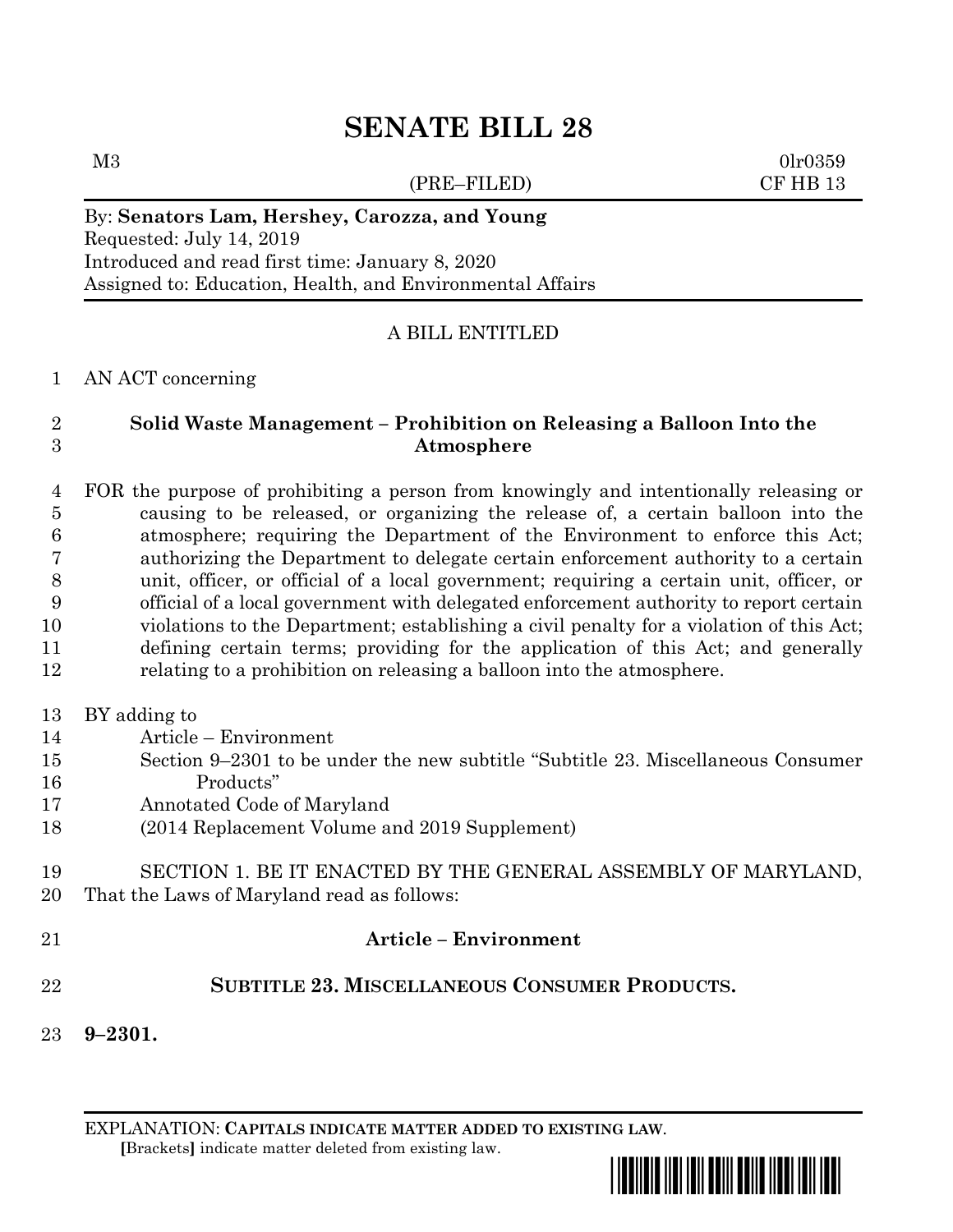```
2 SENATE BILL 28
```
 **(A) (1) IN THIS SECTION THE FOLLOWING WORDS HAVE THE MEANINGS INDICATED.**

 **(2) "BALLOON" MEANS A NONPOROUS BAG OF TOUGH AND LIGHT MATERIAL, GENERALLY LATEX OR MYLAR, WHETHER FILLED OR UNFILLED.**

 **(3) "PERSON" MEANS AN INDIVIDUAL, A CORPORATION, A PARTNERSHIP, AN ASSOCIATION, A NONPROFIT ENTITY, THE STATE, OR ANY UNIT OR POLITICAL SUBDIVISION OF THE STATE.**

**(B) THIS SECTION DOES NOT APPLY TO:**

 **(1) A BALLOON THAT IS RELEASED FOR SCIENTIFIC OR METEOROLOGICAL PURPOSES:**

 **(I) BY OR ON BEHALF OF AN AGENCY OF THE STATE OR THE UNITED STATES;**

 **(II) IN ACCORDANCE WITH A CONTRACT WITH THE STATE, THE UNITED STATES, OR ANY OTHER STATE; OR**

 **(III) BY AN INSTITUTION OF HIGHER EDUCATION CONDUCTING RESEARCH;**

**(2) A HOT AIR BALLOON THAT IS RECOVERED AFTER LAUNCH; OR**

**(3) THE NEGLIGENT OR UNINTENTIONAL RELEASE OF A BALLOON.**

 **(C) A PERSON MAY NOT KNOWINGLY AND INTENTIONALLY RELEASE OR CAUSE TO BE RELEASED, OR ORGANIZE THE RELEASE OF, A BALLOON INTO THE ATMOSPHERE.**

 **(D) (1) A PERSON WHO VIOLATES SUBSECTION (C) OF THIS SECTION IS SUBJECT TO A CIVIL PENALTY NOT EXCEEDING \$250 PER VIOLATION.**

 **(2) EACH ACT OF RELEASING, OR ORGANIZING THE RELEASE OF, A BALLOON OR GROUP OF BALLOONS CONSTITUTES A SEPARATE VIOLATION.**

 **(E) (1) EXCEPT AS PROVIDED IN PARAGRAPH (2) OF THIS SUBSECTION, THE DEPARTMENT SHALL ENFORCE THIS SECTION.**

 **(2) THE DEPARTMENT MAY DELEGATE ITS AUTHORITY TO ENFORCE THIS SECTION TO AN ENFORCEMENT UNIT, OFFICER, OR OFFICIAL OF A COUNTY, A**